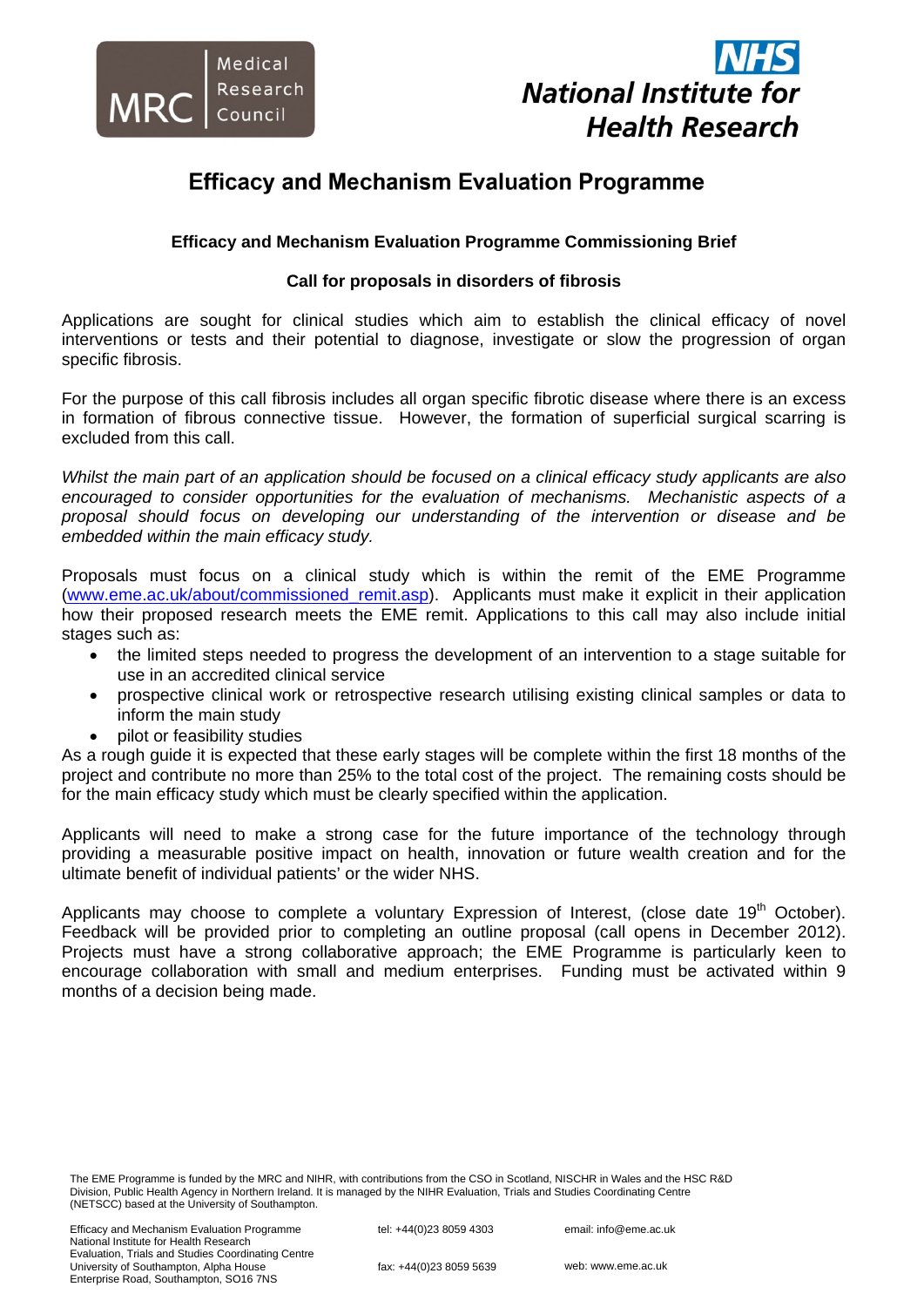#### **Guidance on applications**

#### **Proposed study design**

Applications to the EME commissioned work stream must be within the remit of the EME Programme and meet the specification detailed in the commissioning brief. In particular proposals must evaluate the clinical efficacy of an intervention and may also add significantly to our understanding of biological or behavioural mechanisms and processes. The EME Programme will not support confirmatory studies or trials of incremental modifications, 'confidence in effect' studies or refinements to existing medical interventions.

Applications are expected to set out programmes of work which contain distinct stages. It is expected that the early stages of the study will, if successful, lead onto a full evaluative clinical study or trial, which must also be included and clearly specified within the application. Any clinical trials embedded within a programme of work should be large enough to detect a meaningful effect.

# **Study start-up**

Applicants should ensure that they are in a position to start their proposed research rapidly and expenditure and funding must be activated within 9 months of a decision being made. Funding decisions will be communicated during October 2013.

# **Collaboration**

Applications to the EME commissioned work stream should be in the form of a significant collaboration. All applications should include significant contributions from at least two of the following partners; industry, academia, and the NHS. Evidence of this collaboration must be provided and a draft collaboration agreement will be required at the full proposal stage. The involvement of charities is also welcome.

# **Applicant eligibility**

The EME commissioned work stream welcomes applications from researchers in England, Scotland, Wales and Northern Ireland.

#### **Team expertise**

Proposals should demonstrate a multi-disciplinary team with appropriate skills and experience, including an appropriately experienced statistician on the trial team. The involvement of an accredited Clinical Trials Unit (CTU) is strongly encouraged in the design of clinical trials. Where appropriate, applicants are expected to work with suitably accredited clinical research facilities.

#### **Monitoring of studies**

Projects funded through the EME commissioned work stream should be organised into distinct stages (usually up to three). At the end of each stage there should be clearly delineated go/no-go decision points with measurable criteria which will allow an assessment of whether the stage has completed successfully. The purpose of this delineation is to clearly identify critical points that determine whether the research should proceed to the next stage. It is anticipated that there will be a significant number of projects that will fail to meet criteria in the early stages. The EME Programme retains the right to reassess project progress in light of other new developments in the research area before subsequent stages of funding are released.

Within each stage it is expected that there will be a number of milestones which will allow the project team and EME Programme to track progress through routine project reporting.

#### **Project management**

Applicants will need to demonstrate a clear management plan for all stages of the project as well as detailed plans for how they will actively manage individual stages.

#### **Timescale**

There are no fixed limits on the duration of projects and proposals should be tailored to fully address the questions posed. However, it is anticipated that the early stages of a project will be completed within the first 18 months.